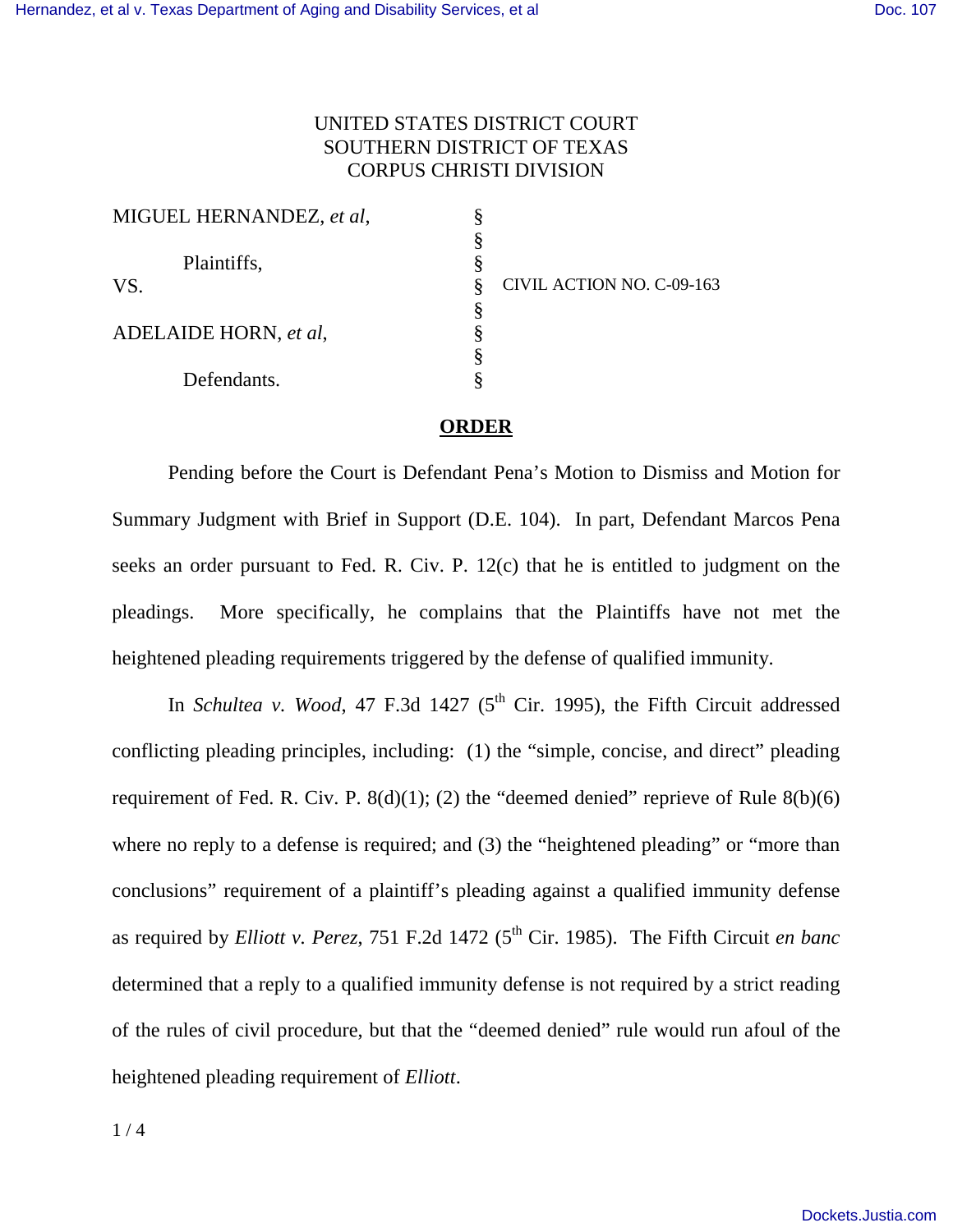Thus the Fifth Circuit prescribed the procedure to be followed in order to invoke

the correct pleading standard without ambushing the plaintiff:

First, the district court must insist that a plaintiff suing a public official under § 1983 file a short and plain statement of his complaint, a statement that rests on more than conclusions alone. Second, the court may, in its discretion, insist that a plaintiff file a reply tailored to an answer pleading the defense of qualified immunity. Vindicating the immunity doctrine will ordinarily require such a reply, and a district court's discretion not to do so is narrow indeed when greater detail might assist. The district court may ban discovery at this threshold pleading stage and may limit any necessary discovery to the defense of qualified immunity. The district court need not allow any discovery unless it finds that plaintiff has supported his claim with sufficient precision and factual specificity to raise a genuine issue as to the illegality of defendant's conduct at the time of the alleged acts. Even if such limited discovery is allowed, at its end, the court can again determine whether the case can proceed and consider any motions for summary judgment under Rule 56.

*Schultea, supra* at 1433-34.

Before Defendant Pena was served, Defendants Adelaide Horn, Jon Weizenbaum, Barry Waller, Denice Geredine, and Iva Benson filed a Rule 7(a)(7) motion with respect to their qualified immunity defenses consistent with the *Schultea* requirements. Neither the motion nor the resulting order (D.E. 14) addressed the claims against, or defenses of, Defendant Pena. In Pena's initial Answer, he included a qualified immunity defense and footnoted his desire that claims against him be included in the detailed reply previously ordered pursuant to Rule 7(a)(7). D.E. 37, p. 1, n.1. Defendant Pena did not file a Rule 7(a)(7) motion and no action was taken pursuant to the footnote.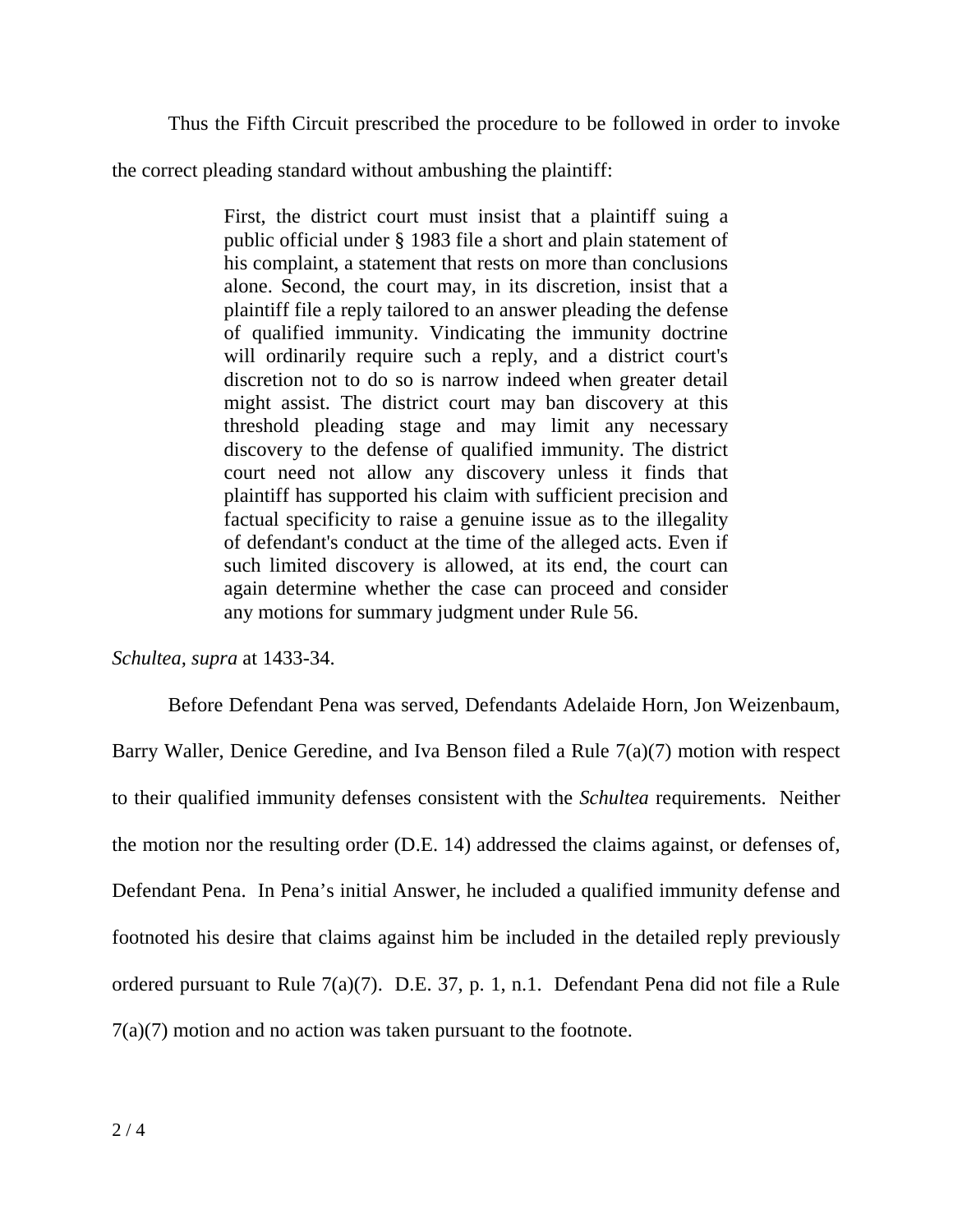Plaintiffs' Fourth Amended Original Complaint (D.E. 46) reflects significant added detail to the allegations against Defendants Horn, Weizenbaum, Waller, Geredine, and Benson. However, it does not reflect a voluntary inclusion of more detailed allegations against Defendant Pena. Even then, Defendant Pena did not file a Rule 7(a)(7) motion. Instead, he filed an Amended Answer in which his previous footnote on the matter was deleted. D.E. 102.

While it is tempting to find that the Defendant has waived his Rule 7(a)(7) right to require a reply and has further waived his Rule 12(c) motion, the *Schultea* opinion is cause for restraint: "First, the district court must insist that a plaintiff suing a public official under § 1983 file a short and plain statement of his complaint, a statement that rests on more than conclusions alone." *Schultea, supra* at 1433. Moreover, the Court may order such a reply on its own motion. *Id*.

The Court notes, after reading the Plaintiffs' Response (D.E. 106), that the Plaintiff is in possession of additional detailed factual allegations against Defendant Pena that have not yet been added to their pleading and will not be added under the proscriptions of the scheduling order without direction from the Court. It is only proper that the full nature of the Plaintiffs' allegations be considered against the qualified immunity defense, without necessity of converting the motion for judgment on the pleadings into a summary judgment motion, even though Defendant Pena has presented such a motion with his motion for judgment on the pleadings.

 $3/4$ For these reasons and in the interests of a "just, speedy, and inexpensive determination" of this proceeding pursuant to Fed. R. Civ. P. 1, the Court *sua sponte*